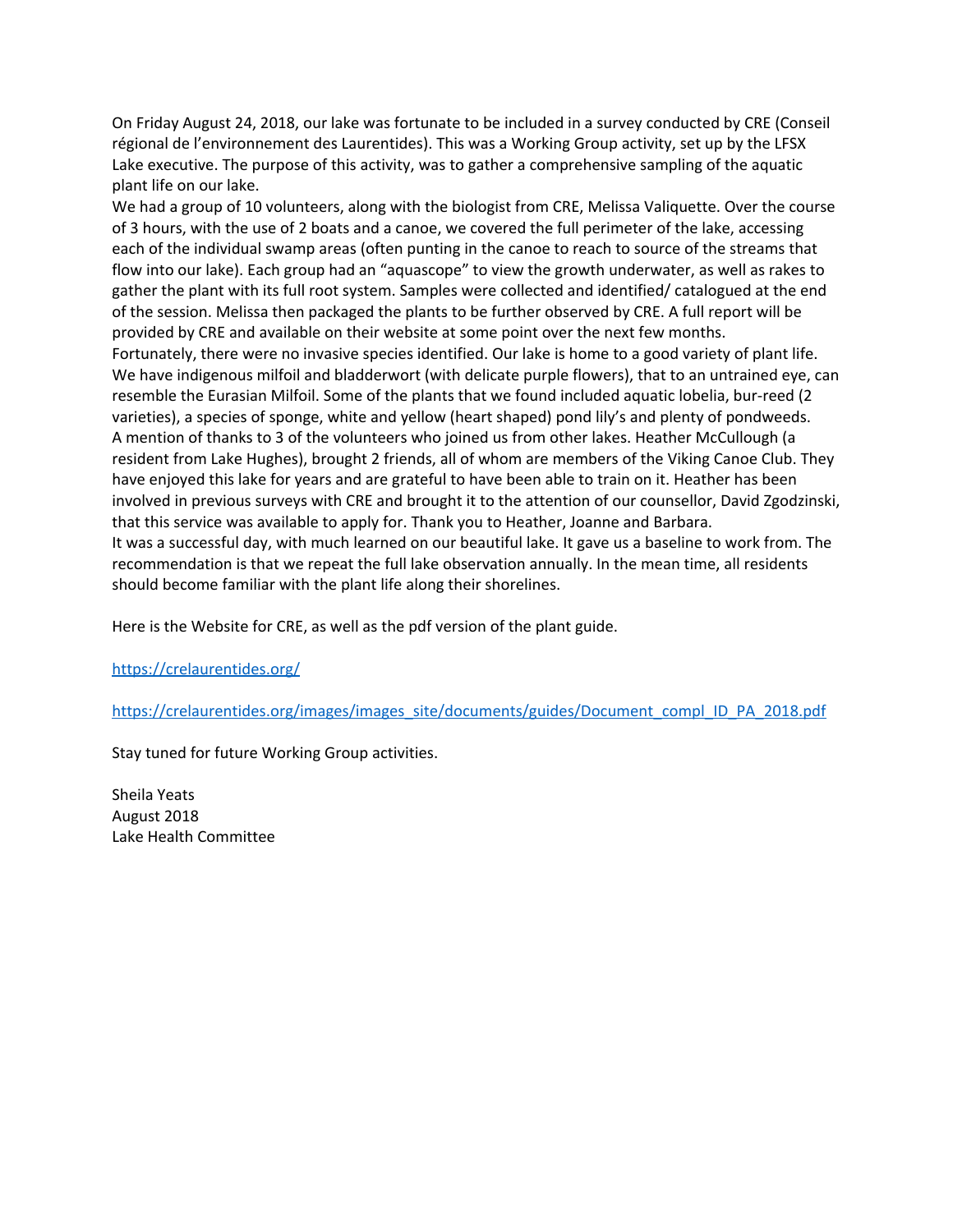

Eurasian Milfoil sample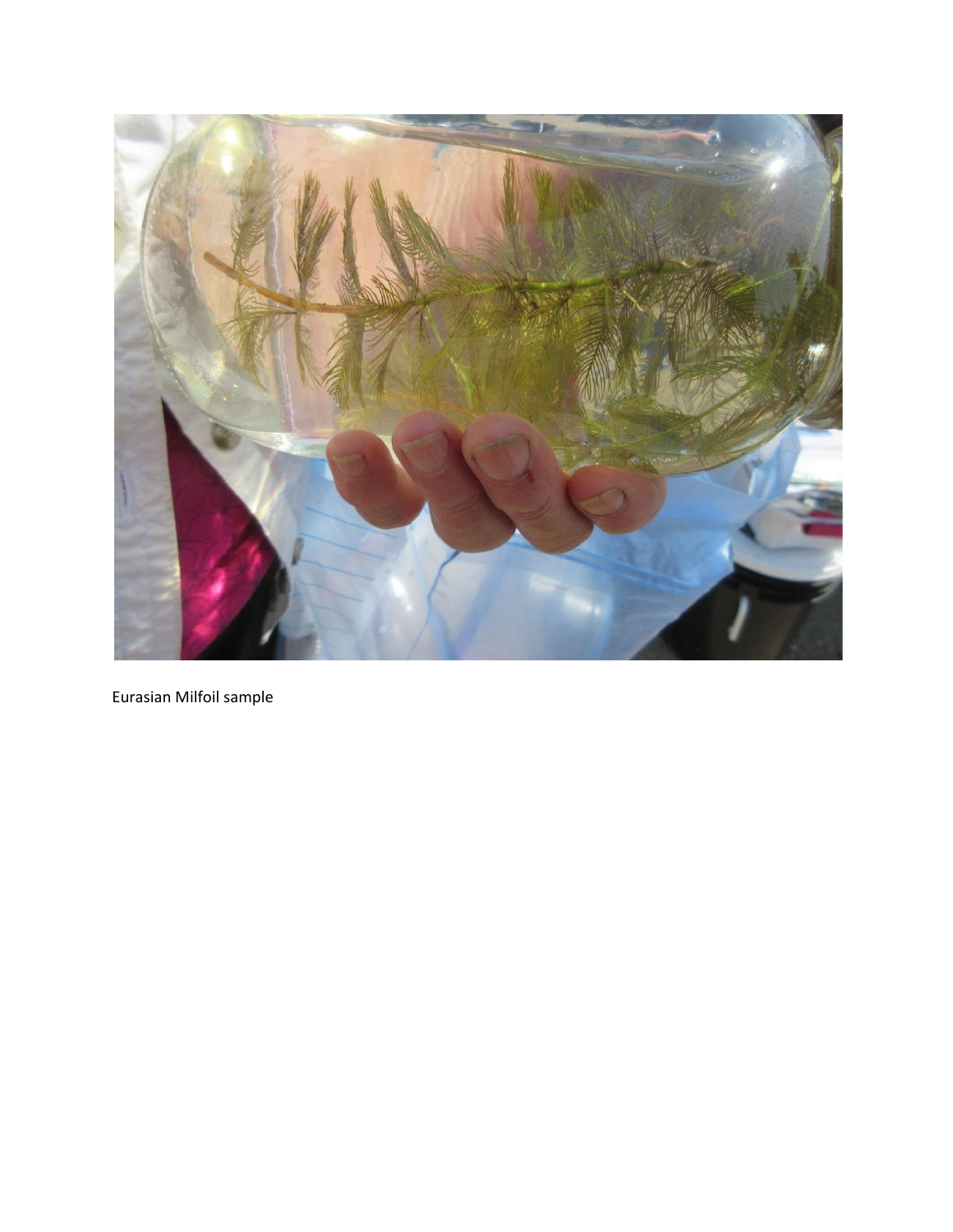

Bladderwort and indigenous milfoil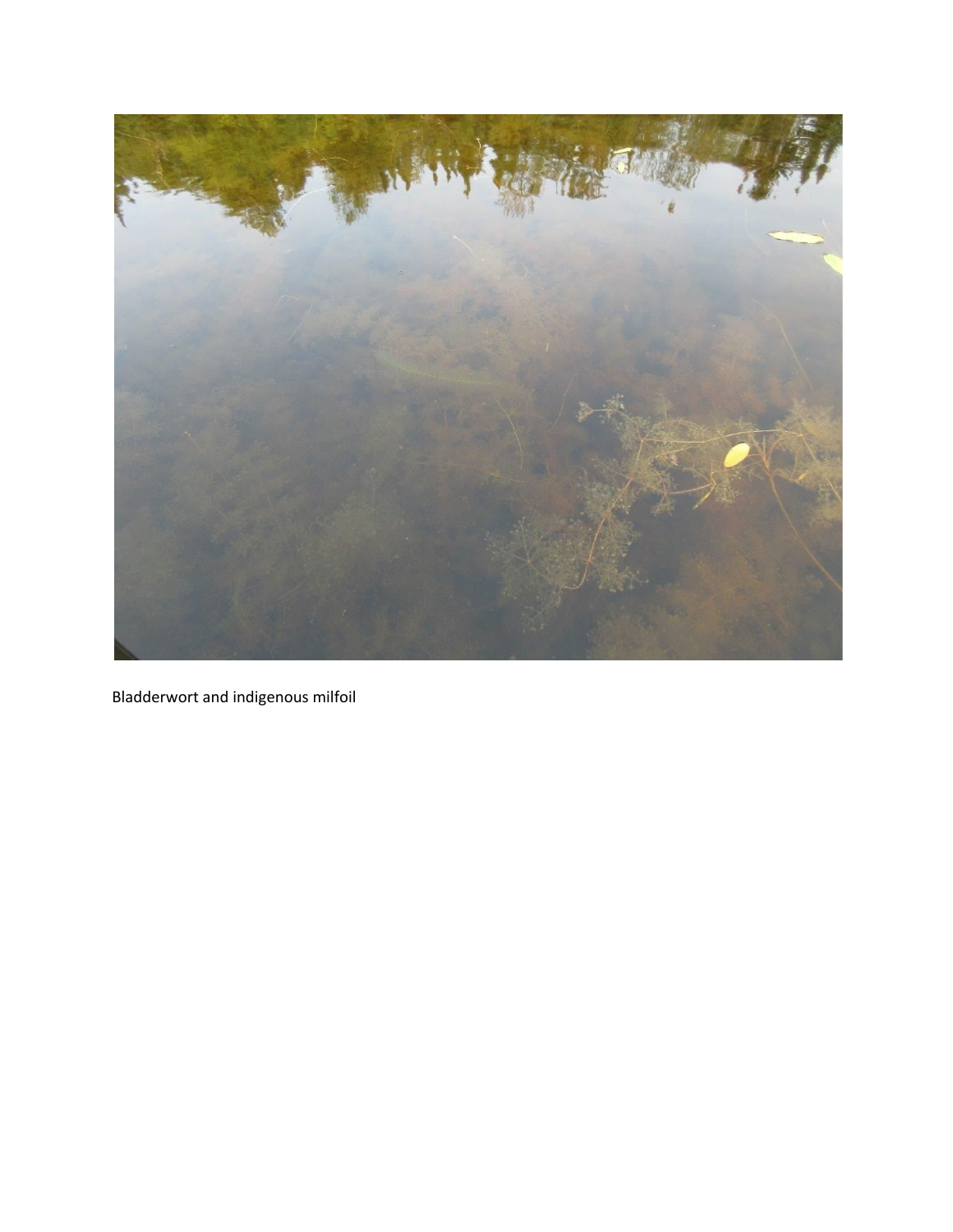Sample of Bladderwort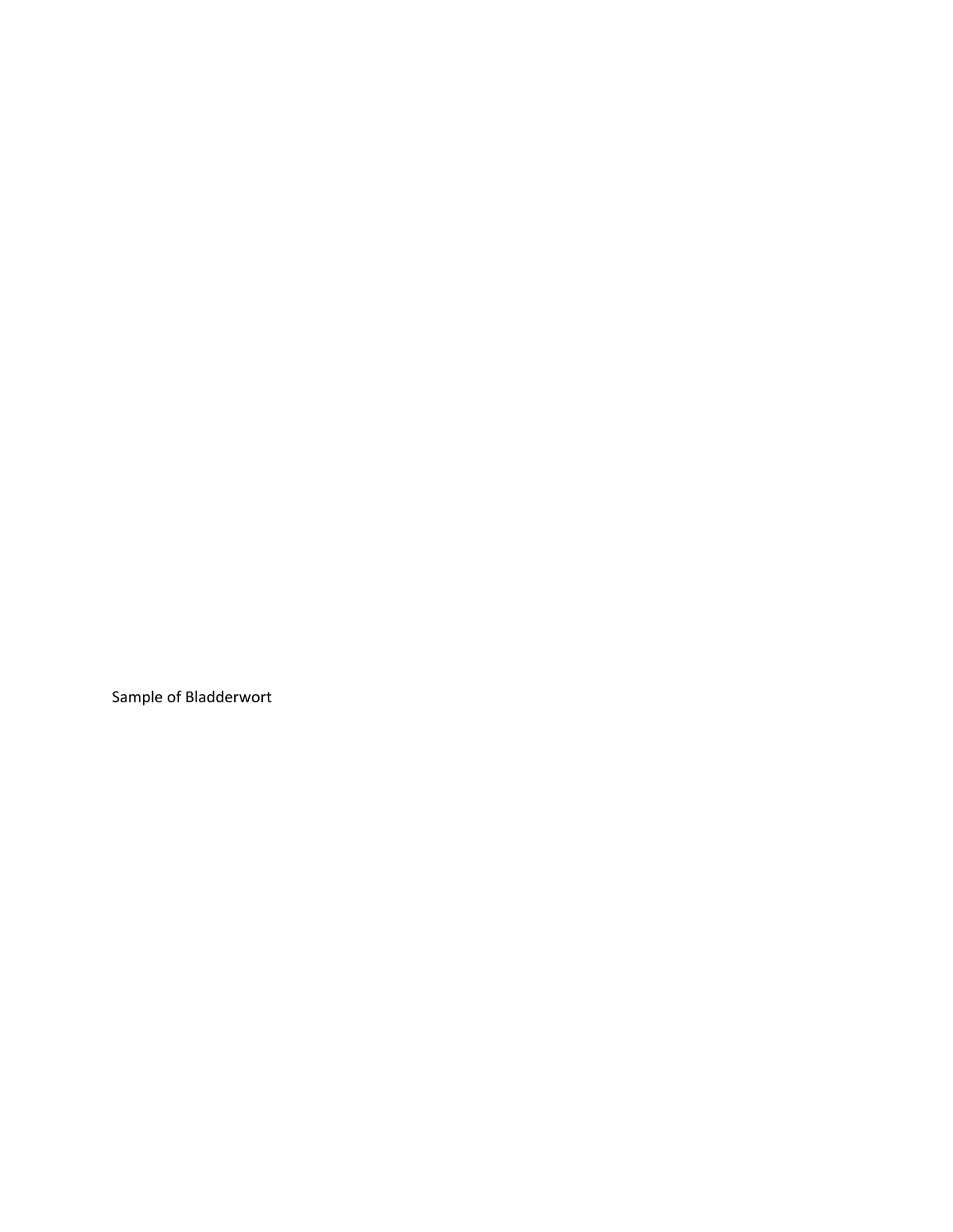Modern day lily pad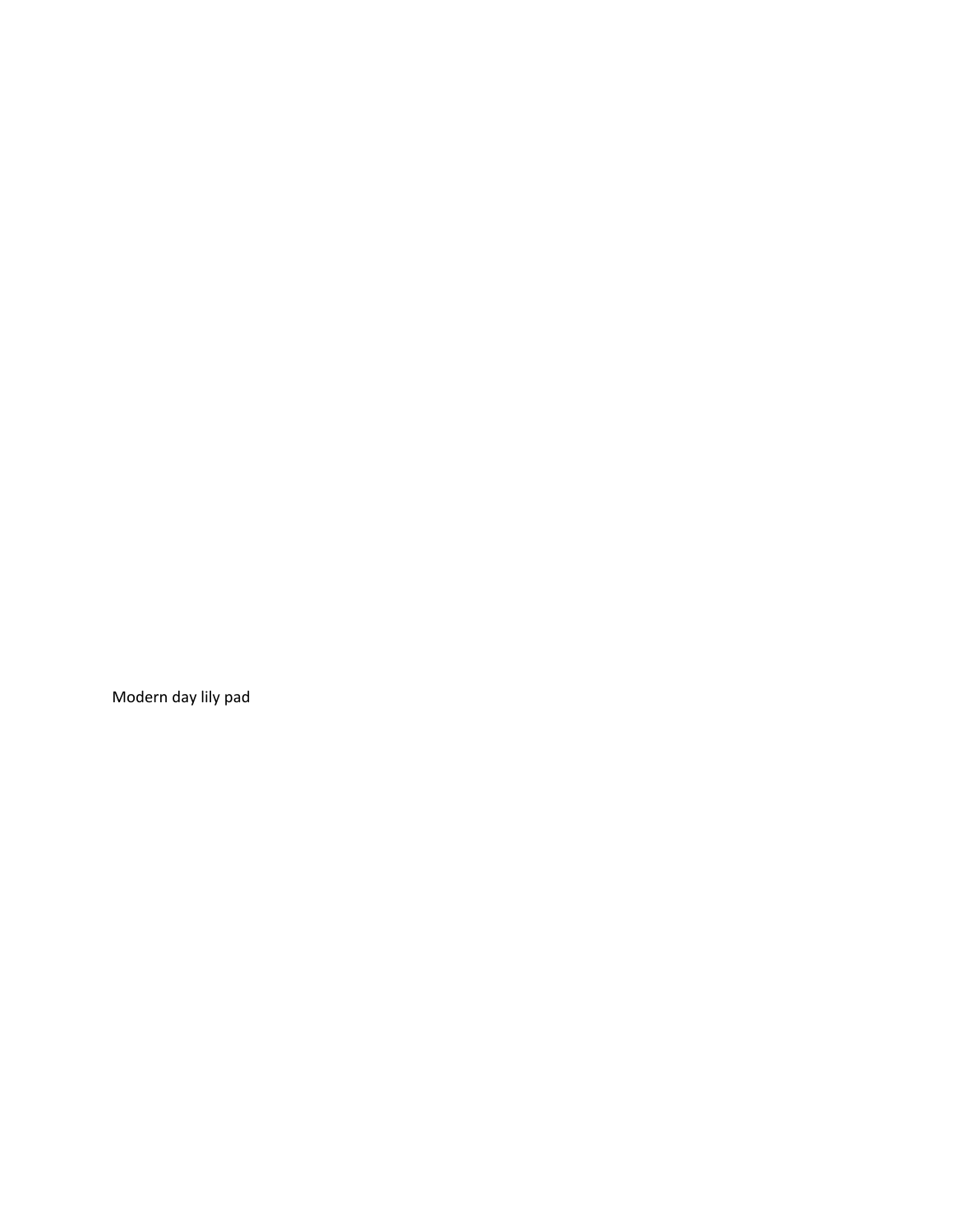Site of Thurston Lake landslide entry point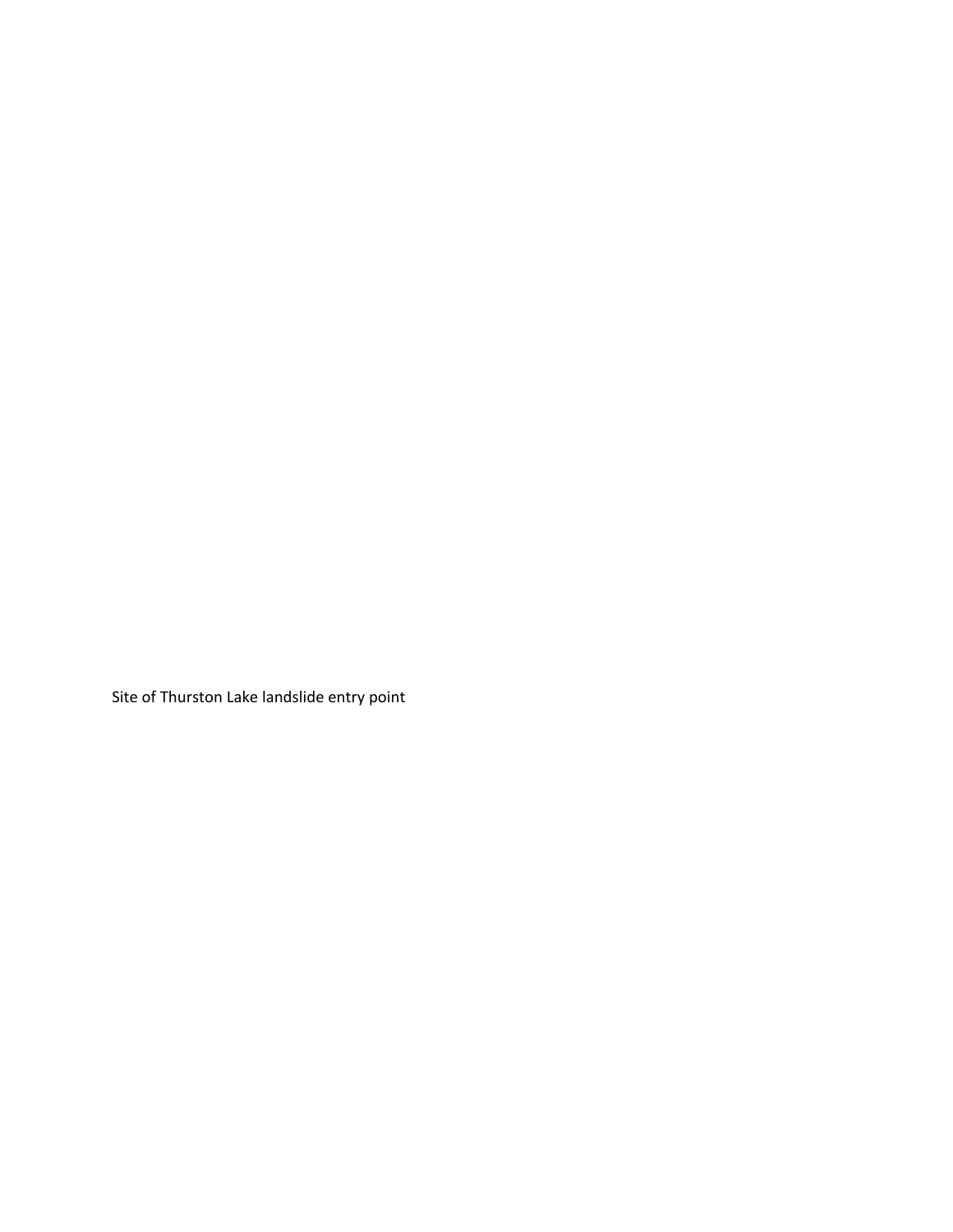Work group with aquascope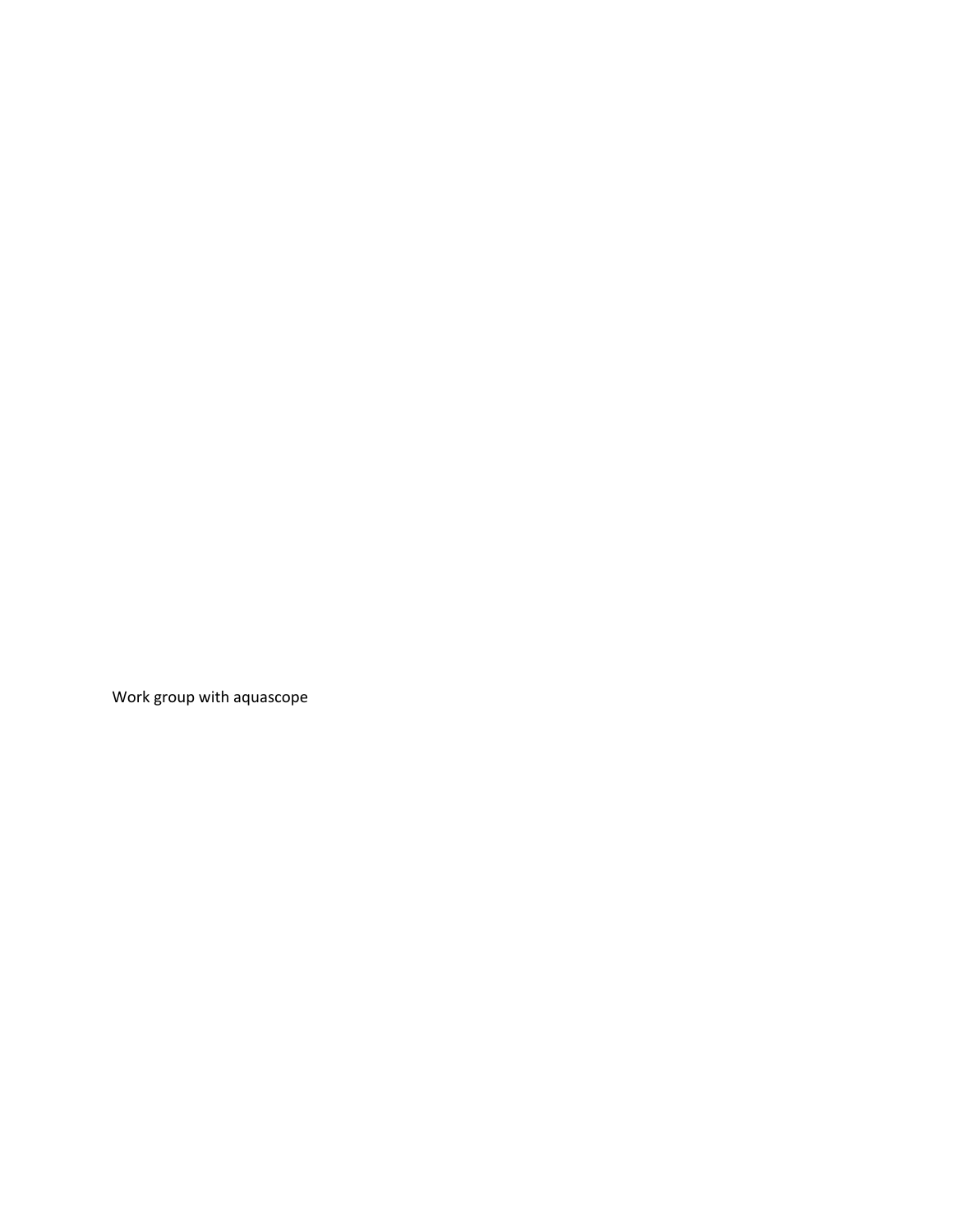White Pond Lily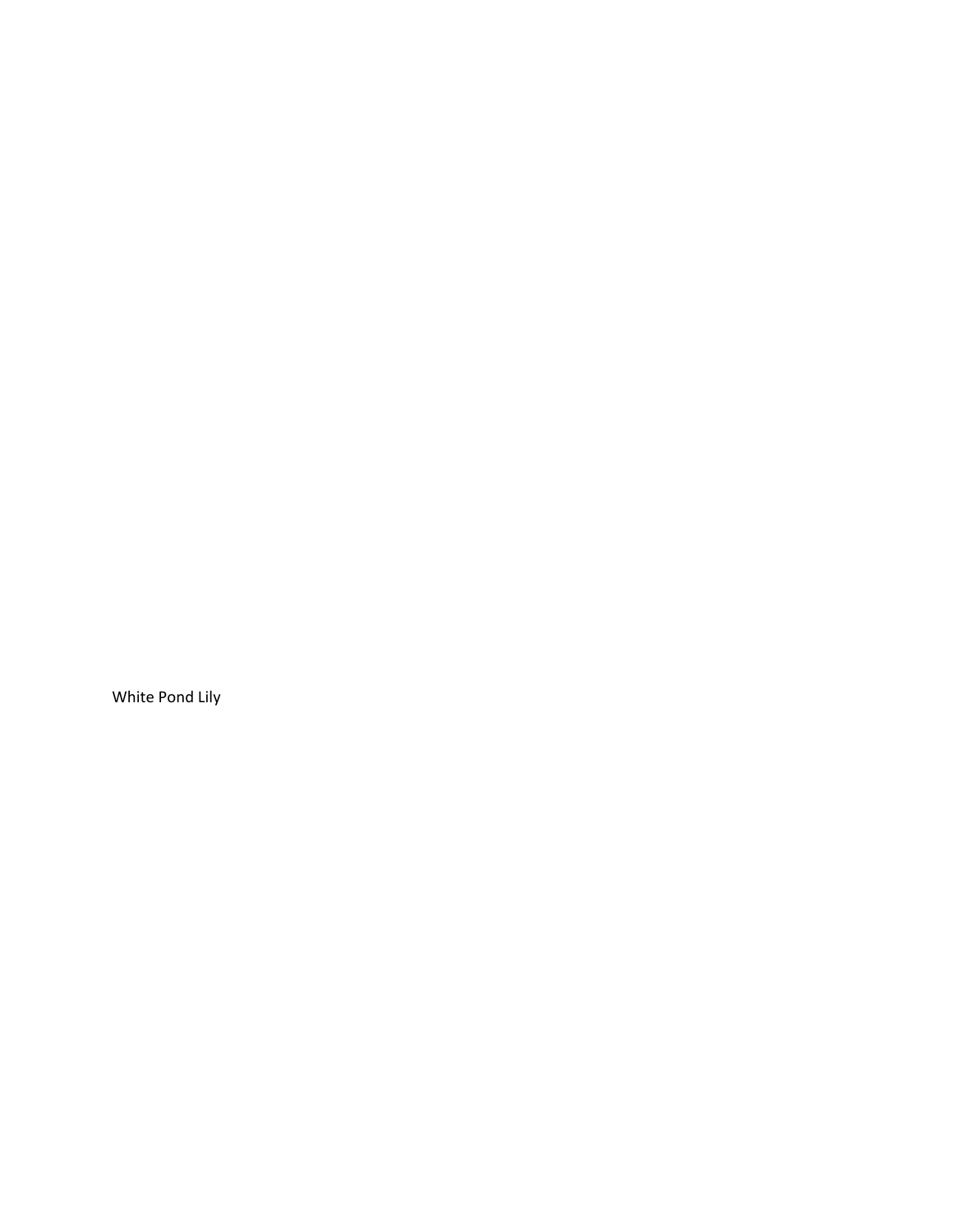Yellow Pond Lily